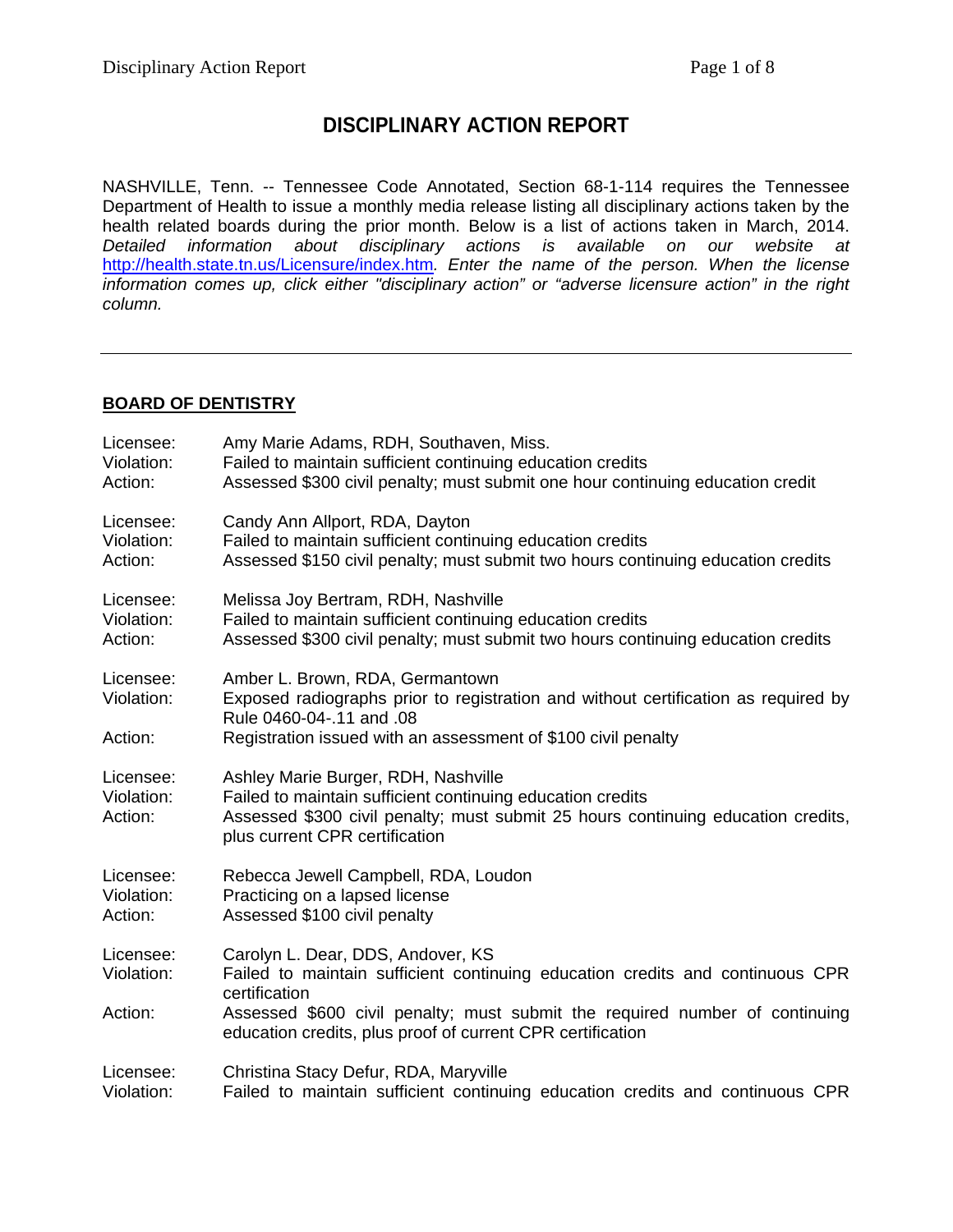| Action:                            | certification<br>Assessed \$150 civil penalty; must submit three hours continuing education credits,<br>plus proof of current CPR certification                                                                                                                                                                                |
|------------------------------------|--------------------------------------------------------------------------------------------------------------------------------------------------------------------------------------------------------------------------------------------------------------------------------------------------------------------------------|
| Licensee:<br>Violation:<br>Action: | Patricia Parker Dingeldein, DDS, Cordova<br>Practicing on lapsed license<br>Assessed \$300 civil penalty                                                                                                                                                                                                                       |
| Licensee:<br>Violation:            | Audrey Ann Fletcher, RDA, McEwen<br>Violation or attempted violation, directly or indirectly, or assisting in or abetting the<br>violation of, or conspiring to violate, any provision of this chapter or any lawful<br>order of the board issued pursuant thereto or any criminal statute of the state of                     |
| Action:                            | Tennessee<br>License issued on probation to run concurrent with criminal probation. Must obtain<br>an evaluation through the Wellness Committee and, if required, maintain advocacy<br>for the duration to be determined by the Committee                                                                                      |
| Licensee:<br>Violation:<br>Action: | Rachel Byrd Harlow, RDH, Nashville<br>Failed to maintain sufficient continuing education credits<br>Assessed \$300 civil penalty; must submit ten hours continuing education credits                                                                                                                                           |
| Licensee:<br>Violation:<br>Action: | Annmeter Larhea Hunt, RDA, Memphis<br>Practicing on lapsed license<br>Assessed \$600 civil penalty                                                                                                                                                                                                                             |
| Licensee:<br>Violation:<br>Action: | Henry Lee, DDS, Alcoa<br>Failed to adhere to Rule 0460-01-.11 with regard to infection control standards as<br>they relate to disinfectants and single-use or disposable items used in the<br>treatment of patients<br>License reprimanded; required to complete continuing education course in<br>infection control practices |
| Licensee:<br>Violation:<br>Action: | Kathy Arlene Lee, RDA, Riceville<br>Failed to maintain sufficient continuing education credits<br>Assessed \$150 civil penalty; must submit five hours continuing education credits                                                                                                                                            |
| Licensee:<br>Violation:<br>Action: | Cammy S. Pierce, RDA, Greeneville<br>Exposed radiographs prior to registration and without certification as required by<br>Rule 0460-04-.11 and .08<br>Registration issued with an assessment of \$50 civil penalty                                                                                                            |
| Licensee:<br>Violation:            | Ronda R. Simpson, RDH, Erwin<br>Failed to maintain sufficient continuing education credits and continuous CPR<br>certification                                                                                                                                                                                                 |
| Action:                            | Assessed \$300 civil penalty; must submit 20 hours continuing education credits<br>and proof of current CPR certification                                                                                                                                                                                                      |
| Licensee:<br>Violation:            | Lori Beth Skwiere, RDA, Chickamauga, Ga.<br>Failed to maintain sufficient continuing education credits and continuous CPR<br>certification                                                                                                                                                                                     |
| Action:                            | Assessed \$150 civil penalty; must submit two hours continuing education credits,                                                                                                                                                                                                                                              |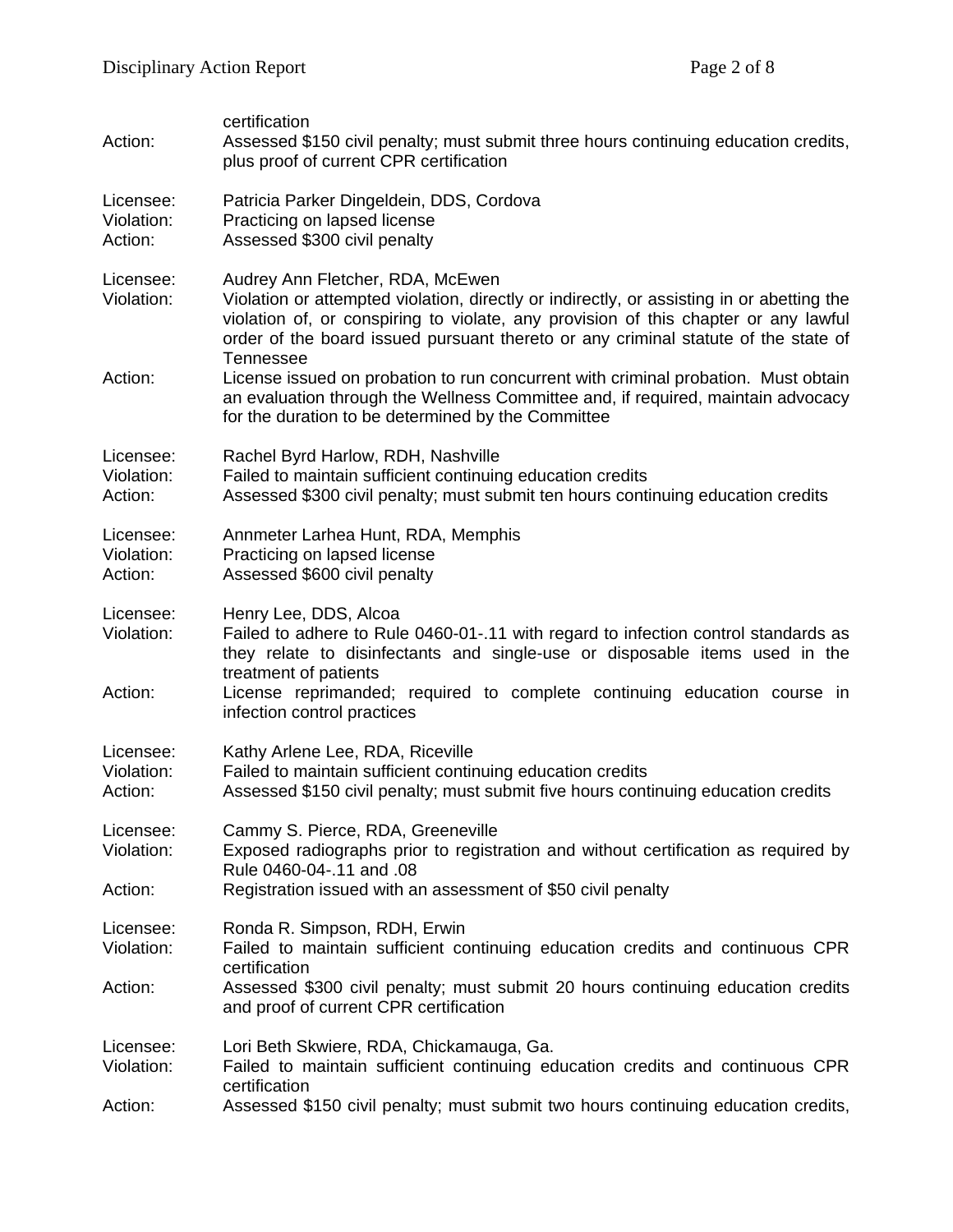plus proof of current CPR certification

- Licensee: Morgan Elizabeth Strickland, RDA, Thompsons Station<br>Violation: Violation or attempted violation, directly or indirectly, or
- Violation or attempted violation, directly or indirectly, or assisting in or abetting the violation of, or conspiring to violate, any provision of this chapter or any lawful order of the board issued pursuant thereto or any criminal statute of the state of Tennessee
- Action: Registration issued on probation to run concurrent with criminal probationary period

| Licensee:  | Susan A. Thurman, RDA, Pikeville |
|------------|----------------------------------|
| Violation: | Practicing on a lapsed license   |
| Action:    | Assessed \$5,000 civil penalty   |

#### **BOARD OF MEDICAL EXAMINERS**

Licensee: Omar Ahmad, MD, Jackson

- Violation: Unprofessional, dishonorable or unethical conduct; engaging in the practice of medicine when mentally or physically unable to do so
- Action: License summarily suspended; encouraged to ensure patients continue to receive critically needed medical care during the period of suspension to include transfer of medical records to other providers or arranging for the coverage of his clinic by another qualified medical professional; and encouraged to seek assessment and follow treatment recommendations.
- Licensee: Ramon J. Aquino, MD, Clarksville
- Violation: Unprofessional, dishonorable or unethical conduct; failed to follow Rule 0880-02- .14(7)(a) with regard to the prerequisites of patient care and medical record keeping when a prescription is issued or drugs dispensed
- Action: License reprimanded; required to complete courses in medical record keeping and controlled substance prescribing; and assessed \$3,000 in civil penalties, plus costs not to exceed \$5,000
- Licensee: Mark A. Cooper, MD, Martin
- Violation: Unprofessional, dishonorable or unethical conduct; violation of Board Order; habitual intoxication or personal misuse of any drugs or the use of intoxicating liquors, narcotics, controlled substances or other drugs or stimulants in such manner as to adversely affect the person's ability to practice medicine; and engaging in the practice of medicine when mentally or physically unable to do so Action: License summarily suspended
- Licensee: Stephen H. Landy, MD, Germantown
- Violation: Failed to adhere to Rule 0880-02-.14(6) with regard to the guidelines for medical recordkeeping when prescribing, ordering, administering or dispensing dangerous drugs or controlled substances
- Action: License reprimanded; required to attend specified courses at Case Western Reserve and Vanderbilt University with regard to prescribing and recordkeeping; assessed costs not to exceed \$50,000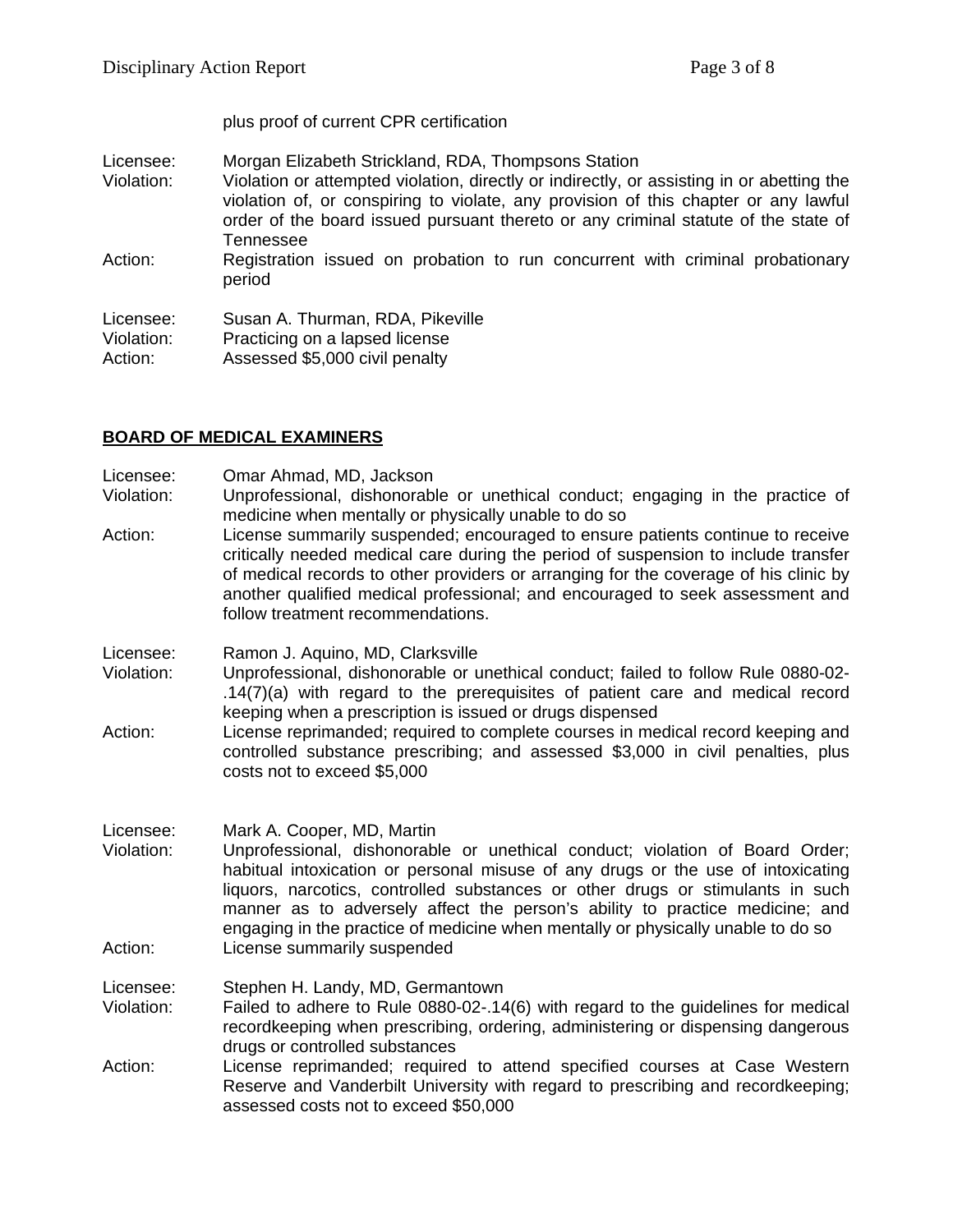| Licensee:<br>Violation:<br>Action: | Michael Lapaglia, MD, Knoxville<br>Unprofessional, dishonorable or unethical conduct<br>License suspended for six months during which time licensee must undergo an<br>assessment by the Tennessee Medical Foundation, follow all recommendations<br>and, if required, seek recommended treatment; any request to lift the suspension<br>shall be governed by the terms of the Order; assessed costs not to exceed \$1,000                                                                                                                                                                                                                                                                                                                                                                                      |
|------------------------------------|-----------------------------------------------------------------------------------------------------------------------------------------------------------------------------------------------------------------------------------------------------------------------------------------------------------------------------------------------------------------------------------------------------------------------------------------------------------------------------------------------------------------------------------------------------------------------------------------------------------------------------------------------------------------------------------------------------------------------------------------------------------------------------------------------------------------|
| Licensee:<br>Violation:<br>Action: | Sammie I. Long, MD, Nashville<br>Disciplinary action taken by the District of Columbia Board of Medicine<br>License suspended, pending successful completion of a comprehensive clinical<br>skills evaluation and fulfillment of all recommendations; any request to lift the<br>suspension shall be governed by the terms of the Order; assessed costs not to<br>exceed \$3,000                                                                                                                                                                                                                                                                                                                                                                                                                                |
| Licensee:<br>Violation:<br>Action: | Patricia A. Shawberry, MD, Bowling Green, OH<br>Unprofessional, dishonorable or unethical conduct; gross health care liability or a<br>pattern of continued or repeated health care liability, ignorance, negligence, or<br>incompetence in the course of medical practice; dispensing, prescribing or<br>otherwise distributing any controlled substance or any other drug not in the course<br>of professional practice, or not in good faith to relieve pain and suffering, or not to<br>cure an ailment, physical infirmity or disease or in amounts and/or for durations not<br>medically advisable or justified for a diagnosed condition; and failure to adhere to<br>the requirements set forth in Rule 0880-02-.14(7)<br>License reprimanded with required completion of specified prescribing course; |
|                                    | assessed \$500 civil penalty, plus costs not to exceed \$1,000                                                                                                                                                                                                                                                                                                                                                                                                                                                                                                                                                                                                                                                                                                                                                  |
| Licensee:                          | Thomas R. Woodring, MD, Birmingham, AL                                                                                                                                                                                                                                                                                                                                                                                                                                                                                                                                                                                                                                                                                                                                                                          |
| Violation:                         | Prerequisites based on history of substance abuse disorder and absence from the<br>practice of medicine in a clinical setting since 2009                                                                                                                                                                                                                                                                                                                                                                                                                                                                                                                                                                                                                                                                        |
| Action:                            | Administrative license issued on condition that licensee maintain advocacy with<br>the Tennessee Medical Foundation and practice is restricted to the administrative,<br>non-clinical practice of medicine                                                                                                                                                                                                                                                                                                                                                                                                                                                                                                                                                                                                      |

# **BOARD OF NURSING**

| Licensee:  | Sherri Davis, RN, Humble, TX  |
|------------|-------------------------------|
| Violation: | Failed to pay student loan    |
| Action:    | License suspended             |
| Licensee:  | Laura Demastus, RN, Knoxville |
| Violation: | Failed to pay student loan    |
| Action:    | License suspended             |
| Licensee:  | Joy Frantz, LPN, Murfreesboro |
| Violation: | Failed to pay student loan    |
| Action:    | License suspended             |
| Licensee:  | Loukisha Hill, LPN, Jackson   |
| Violation: | Failed to pay student loan    |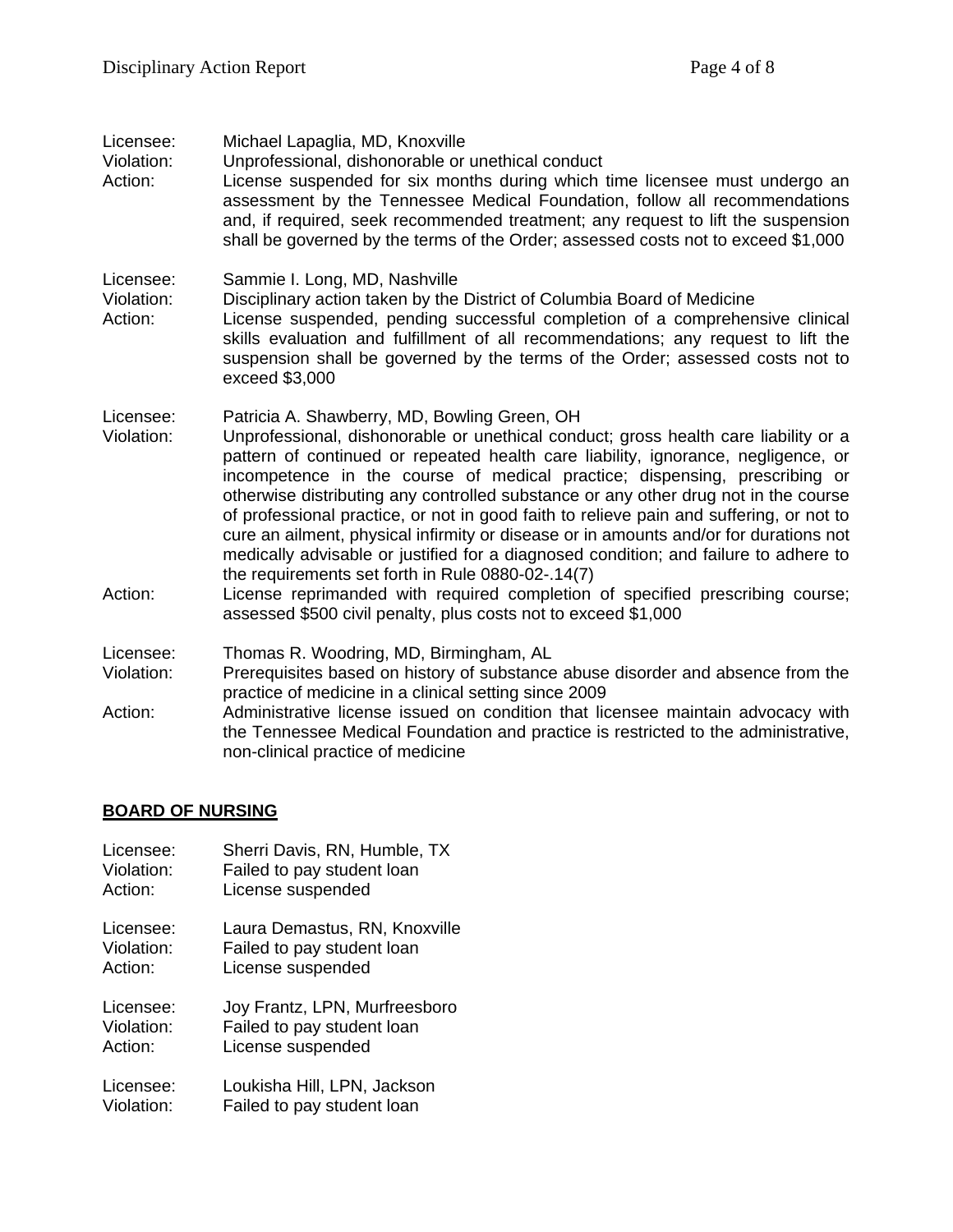- Action: License suspended
- Licensee: Maria Hood, RN, Memphis Violation: Failed to pay student loan

Action: License suspended

Licensee: Kimberly Inman, RN/APN, Parsons

Violation: Unprofessional conduct, to wit: violation of Rule 1000-01-.13(1)(t) with regard to over-prescribing or prescribing in a manner inconsistent with Rules 1000-04-.08 and 1000-04-.09; and assigning unqualified persons to perform functions of licensed persons or delegating nursing care functions and tasks and/or responsibilities to others contrary to the Nurse Practice Act or rules and regulations to the detriment of patient safety.

Action: Interim Order issued to restrict the License/Certification to prohibit the prescribing of Schedules II, III, or IV controlled substances and the prescribing of any liquid formulation containing codeine with required reporting of these restrictions to the Drug Enforcement Administration

Licensee: Kelly Lee, LPN, Kingsport Violation: Failed to pay student loan Action: License suspended

Licensee: Ann McKenzie, RN, Clarksville Violation: Failed to pay student loan<br>Action: Ficense suspended License suspended

Licensee: Mark Willie, RN, Lafayette, Ga. Violation: Failed to pay student loan Action: License suspended

Licensee: Heather York, RN, Gordonsville Violation: Failed to pay student loan Action: License suspended

### **BOARD OF OCCUPATIONAL THERAPY**

Licensee: Robert E. Cox, Jr., OTA, Knoxville<br>Violation: Violation or attempted violation. di Violation or attempted violation, directly or indirectly, or assisting in or abetting the violation of, or conspiring to violate, any provision of this chapter or any lawful order of the board issued pursuant thereto or any criminal statute of the state of Tennessee Action: License issued on condition that licensee obtain an evaluation through TNPAP and, if required, comply with any recommendations to be determined by TNPAP Licensee: Daniel E. Hayes, OTA, Gray<br>Violation: Violation or attempted violati Violation or attempted violation, directly or indirectly, or assisting in or abetting the violation of or conspiring to violate any provision of this part or any lawful order of the board issued pursuant thereto or any criminal statute of the state of Tennessee Action: License placed on probation for one year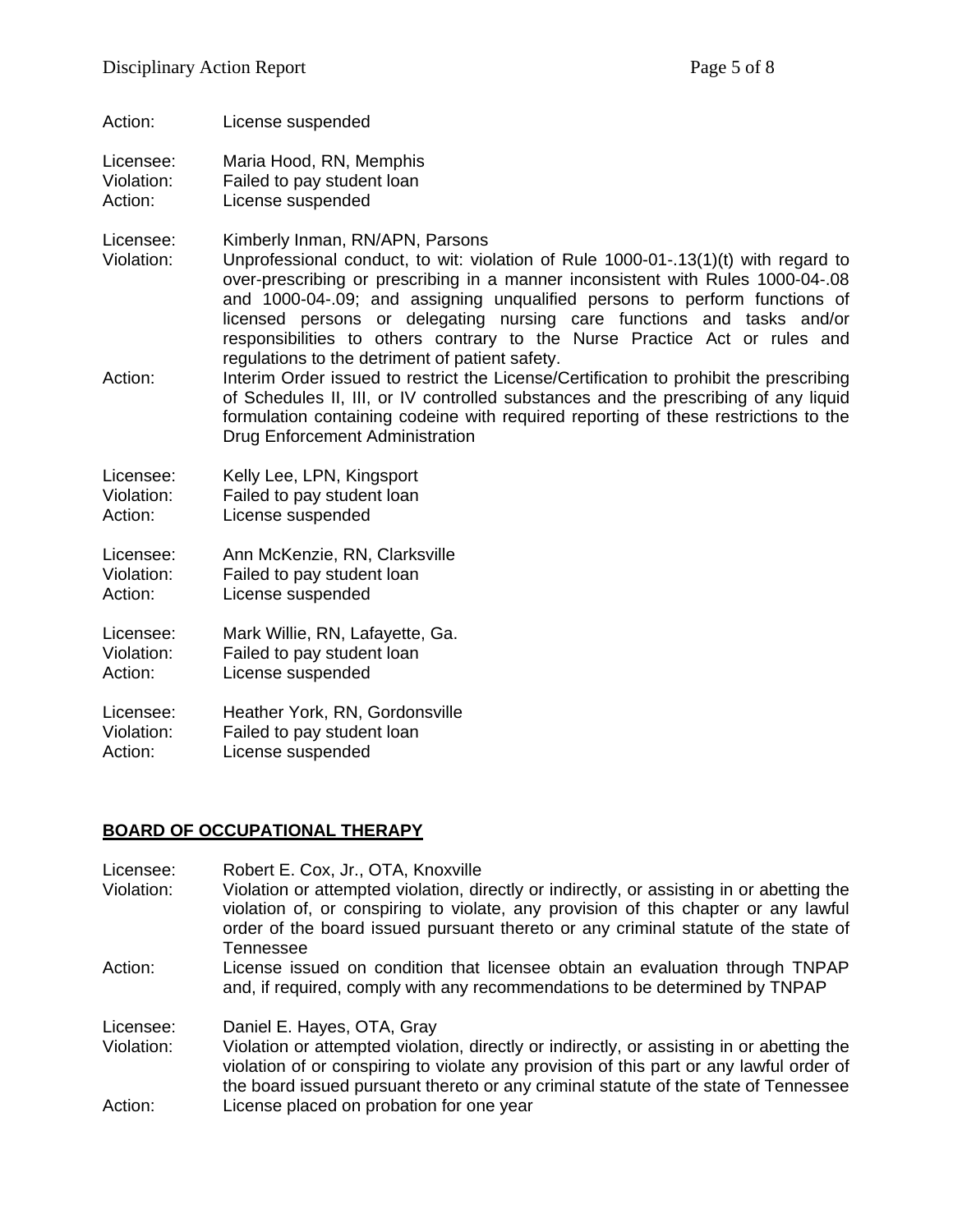### **BOARD OF PHARMACY**

| Licensee:<br>Violation:            | Neil Montgomery Cameron, DPh, Plantation, FL<br>Dishonorable, immoral, unethical, illegal and/or unprofessional conduct, to wit:<br>dispensed controlled substances to a pharmacy technician without authorization<br>from a licensed prescriber                                                                                                                                                |
|------------------------------------|-------------------------------------------------------------------------------------------------------------------------------------------------------------------------------------------------------------------------------------------------------------------------------------------------------------------------------------------------------------------------------------------------|
| Action:                            | Registration voluntarily surrendered; assessed \$2,000 civil penalty                                                                                                                                                                                                                                                                                                                            |
| Licensee:<br>Violation:<br>Action: | Kenneth D. Harr, DPh, Blountville<br>Failed to ensure that individual at practice site in Kingsport was in compliance with<br>registration requirements as a pharmacy technician<br>Assessed \$1,700 civil penalty                                                                                                                                                                              |
|                                    |                                                                                                                                                                                                                                                                                                                                                                                                 |
| Licensee:<br>Violation:<br>Action: | Robert B. Kilpatrick, DPh, Manchester<br>Dishonorable, immoral, unethical, illegal and/or unprofessional conduct; addicted<br>to the use of alcohol, narcotics or other drugs; and exhibited an incapacity of a<br>nature that prevents a pharmacist from engaging in the practice of pharmacy with<br>reasonable skill, confidence and safety to the public<br>License voluntarily surrendered |
| Licensee:<br>Violation:<br>Action: | Angela Michelle Lee, RT, Bartlett<br>Failed to maintain current registration as a pharmacy technician<br>Assessed \$100 civil penalty                                                                                                                                                                                                                                                           |
| Licensee:<br>Violation:<br>Action: | John Adam Lochridge, DPh, Amory, MS<br>Discipline in another state<br>License issued on probation to run concurrent with disciplinary Order entered by<br>the State of Mississippi Board of Pharmacy with terms and conditions                                                                                                                                                                  |
| Licensee:<br>Violation:<br>Action: | Blessing Damilola Ogundele, DPh, Cordova<br>Failed to notify the Board with regard to the closure of a pharmacy<br>Assessed \$250 civil penalty                                                                                                                                                                                                                                                 |

### **BOARD OF EXAMINERS IN PSYCHOLOGY**

- Licensee: Mary Kathryn Black, PhD, Nashville<br>Violation: Unprofessional, dishonorable or une
- Unprofessional, dishonorable or unethical conduct, to wit: failed to adhere to the ethical principles necessary to protect a patient from harm in violation of Rule 1180-1-.09(1)
- Action: License reprimanded; required to complete 12 hours of continuing education related to ethics and reporting issues within six months of the date of the Order; assessed costs not to exceed \$1,000

### **POLYSOMNOGRAPHY PROFESSIONAL STANDARDS COMMITTEE**

Licensee: Roger G. Pearsall, PSGP, Goodlettsville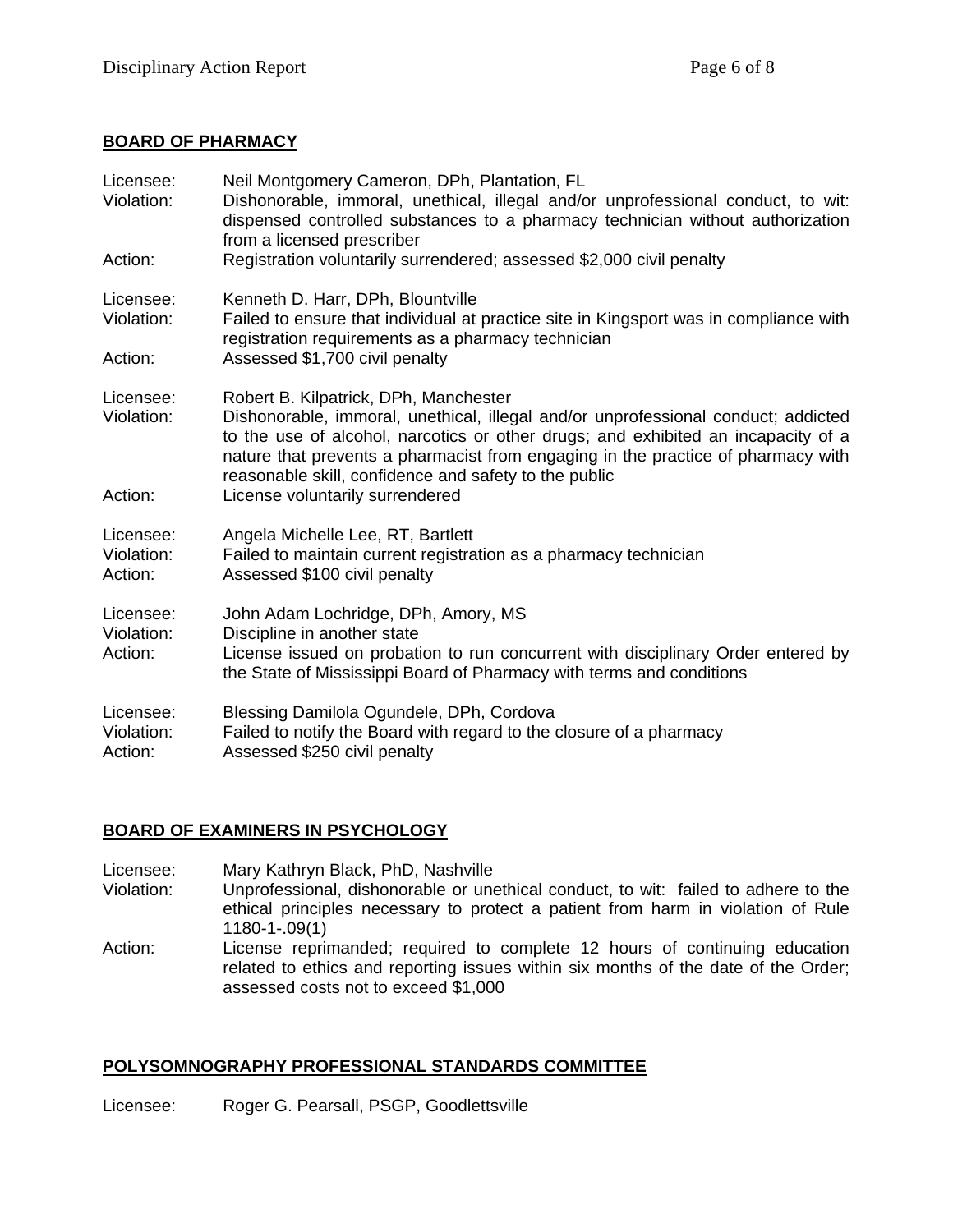Violation: Failed to pay student loan Action: License suspended

# **DIVISION OF EMERGENCY MEDICAL SERVICES**

| Licensee:  | Ryan L. Delph, EMT-P, Dandridge       |
|------------|---------------------------------------|
| Violation: | Failed to pay student loan            |
| Action:    | License suspended                     |
| Licensee:  | Trevor Guthrie, EMT-P, Johnsburg, IL* |
| Violation: | Failed to pay student loan            |
| Action:    | License suspended                     |
| Licensee:  | Nakia R. Swafford, EMR, Chattanooga   |
| Violation: | Failed to pay student loan            |
| Action:    | License suspended                     |

*\*Licensee disciplined in February, 2014*

#### **ABUSE REGISTRY**

| Name:       | <b>Lizabeth Marie Arnold</b>     |
|-------------|----------------------------------|
| Abuse:      | Misappropriation                 |
| Profession: | CNA (Revoked)                    |
| Name:       | Kameisha Carr                    |
| Abuse:      | Neglect                          |
| Profession: | <b>Direct Support Staff</b>      |
| Name:       | <b>Melvin Cooper</b>             |
| Abuse:      | Neglect                          |
| Profession: | <b>Direct Support Staff</b>      |
| Name:       | Eva L. Hager                     |
| Abuse:      | <b>Physical/Gross Neglect</b>    |
| Profession: | Caregiver                        |
| Name:       | Erika Hawkins                    |
| Abuse:      | Physical/Emotional/Psychological |
| Profession: | Home Manager                     |
| Name:       | <b>Brandi Kaley</b>              |
| Abuse:      | <b>Financial Exploitation</b>    |
| Profession: | Caregiver                        |
| Name:       | Nnanyelu Nnodu                   |
| Abuse:      | Physical                         |
| Profession: | <b>Direct Support Staff</b>      |